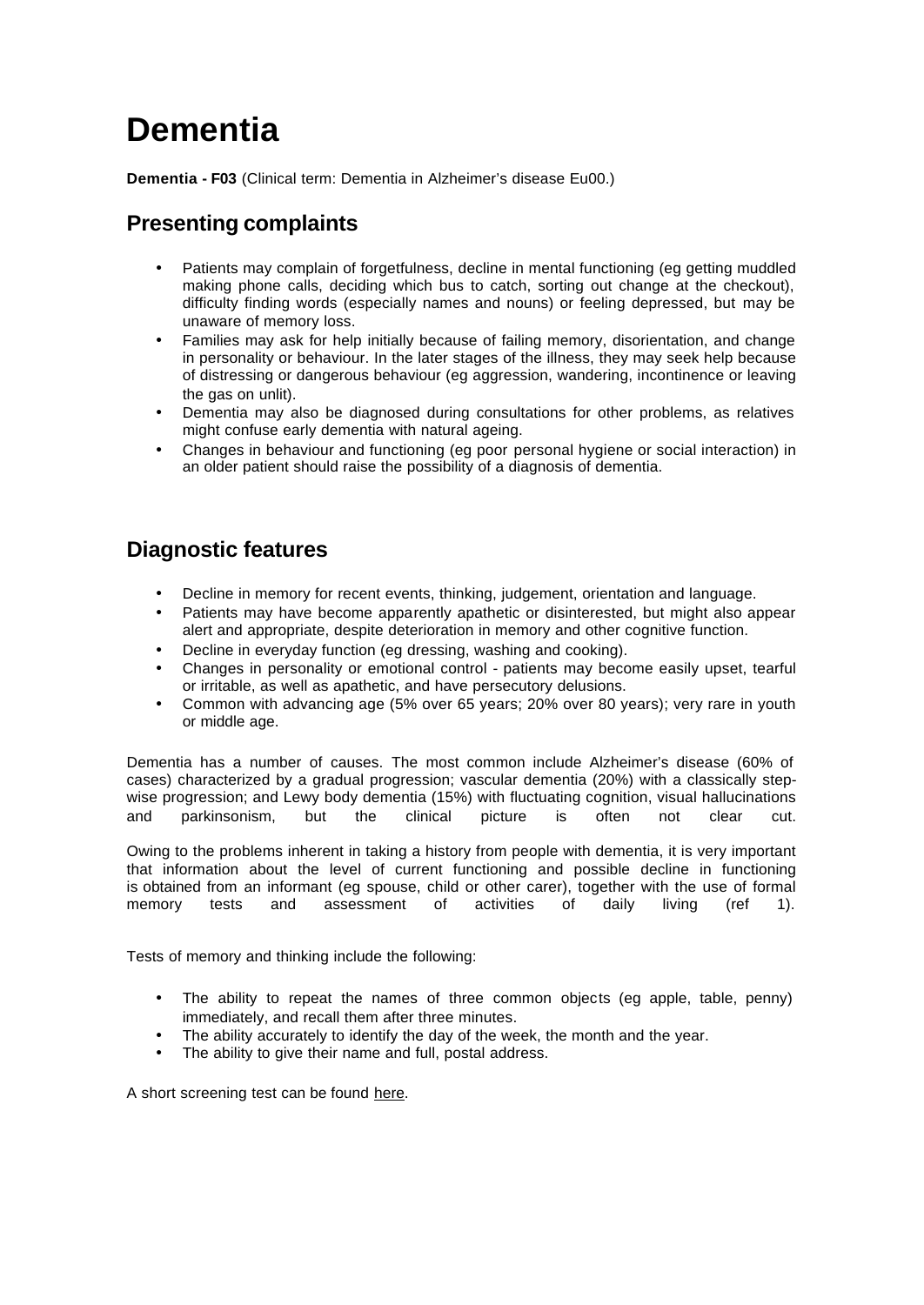#### **References**

**1** World Health Organization. Schizophrenia: An International Follow-up Study. Chichester: John Wiley & Sons, 1979. (AIV) Large outcome study with two-year follow-up, showed that only 10- 15% of patients did not recover from their illness in that two-year period. Another shorter-term follow-up study (Lieberman J, Jody D, Geisler S et al. Time course and biologic correlates of treatment response in first episode schizophrenia. Arch Gen Psychiatry 1993, 50: 369-376) showed that 83% of first-episode psychotic patients treated with antipsychotic medication remitted by one year post-inpatient admission.

# **Differential diagnosis**

Examine and investigate for treatable causes of dementia. Common causes of cognitive worsening in the elderly are as follows:

- Delirium F05. (Sudden increases in confusion, wandering attention or agitation will usually indicate a physical illness [eg acute infectious illness] or toxicity from medication).
- Acute psychosis F23.9
- Chronic (persistent) psychosis F20#.
- Depression F32#. (Depression may cause memory and concentration problems similar to those of dementia, especially in older patients, if low or sad mood is prominent, or if the impairment is patchy and has developed rapidly.)
- Common organic causes of impairment include metabolic and endocrine disorders, neoplasms, any any drug treatments. Helpful tests in distinguishing an organic cause include MSU, FBC, vitamin B12, folate, LFTs, TFTs, U and E, Ca2+and glucose.

### **Essential information for patient and family**

- Dementia is frequent in old age but is not inevitable.
- Memory loss and confusion may cause behaviour problems, for example agitation, suspiciousness, emotional outbursts, apathy, disinhibition in aggression, inappropriate sexual behaviour, and an inability to take part in normal social interaction.
- Memory loss usually proceeds slowly, but the course and long-term prognosis vary with the disease causing dementia. Discuss diagnosis, likely progress and prognosis with the patient and family.
- Physical illness or other stress can increase confusion.
- The patient will have great difficulty in learning new information. Avoid placing patient in unfamiliar places or situations.
- Membership of a support group and information on dementia for the family can aid caring, although some carers might find this distressing in the short term.

Always give information about local services in addition to general advice about dementia.

### **General management and advice to patient and family**

(ref 68)

• Regularly review the patient's ability to perform daily tasks safely, behavioural problems and general physical condition.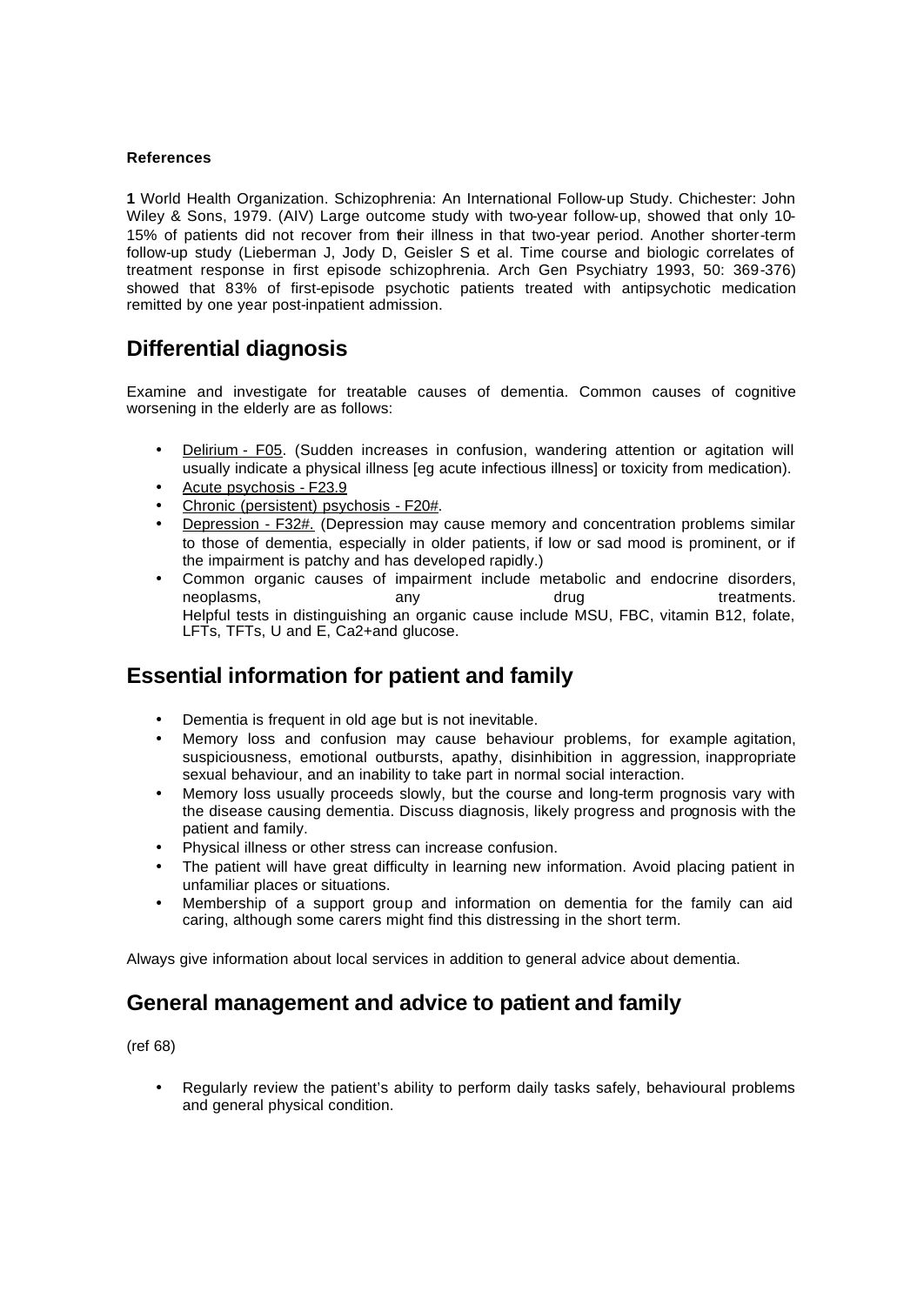- If memory loss is mild, consider use of memory aids or reminders.
- Encourage the patient to make full use of remaining abilities.
- Encourage maintainance of the patient's physical health and fitness through good diet and exercise, plus swift treatment of intercurrent physical illness.
- Make sure the patient and family understand that the condition may impair the ability to drive. If the patient is incapable of understanding this advice, the GP should inform the DVLA immediately. In early dementia when sufficient skills are retained and progression is slow, a licence may be issued subject to annual review (car and motorbike drivers only) (ref 3).
- Regularly assess risk (balancing safety and independence), especially at times of crisis. As appropriate, discuss arrangements for support in the home, community or day care programmes, or residential placement.
- Review how the carer is managing, especially if they live with the patient. Consider ways to reduce stress on those caring for the patient (eg self-help groups, home help, day care and respite care). Contact with other families caring for relatives with dementia may be helpful, although this can be distressing at first. An assessment of the patient's needs and those of the carer (under the Carer's Recognition and Services Act) can be requested from the local Social Services Department. Carers may need continuing support after the patient has entered residential care or has died.
- Discuss planning of legal and financial affairs with family members, including information on seeking 'power of attorney' and 'enduring power of attorney'. Attendance allowance and a discount on council tax bills can usually be claimed. An allowance (Invalid Carers Allowance) can also be obtained by carers. An information sheet is available from the Alzheimer's Society (see Resources for patients and families ) and further information and help can be obtained through local Social Services.
- Non-pharmacological methods of dealing with difficult behaviour can be adopted. For example, carers may be able to deal with repetitive questioning if they are given the information that this is because of the dementia affecting the patient's memory.

### **References**

**3** Driver and Vehicle Licensing Agency. At a Glance Guide to Medical Aspects of Fitness to Drive. URL http://www.dvla.gov.uk. Further information is available from The Senior Medical Adviser, DVLA, Driver Medical Unit, Longview Road, Morriston, Swansea SA99 ITU, Wales.

**68** Eccles M, Clark J, Livingstone M et al. North of England evidence-based guidelines development project: guidelines for the primary-care management of dementia. Br Med J 1998, 317: 802-808.

### **Medication**

- Antipsychotic medication in very low doses (BNF section 4.2.1) might sometimes be needed to manage some behavioural problems (eg aggression or restlessness). Behavioural problems change with the course of the dementia; therefore, withdraw medication every few months on a trial basis to see if it is still needed, and discontinue if it is not. Beware of drug side-effects (eg parkinsonian symptoms, anticholinergic effects) and drug interactions (avoid combining with tricyclic antidepressants, alcohol, anticonvulsants or L-dopa preparations.). Antipsychotics should be avoided in Lewy body dementia (ref 67).
- Avoid using sedative or hypnotic medications (eg benzodiazepines) if possible. If other treatments have failed and severe management problems remain, use very cautiously and for no more than two weeks; they may increase confusion.
- Aspirin in low doses can be prescribed in vascular dementia to attempt to slow deterioration.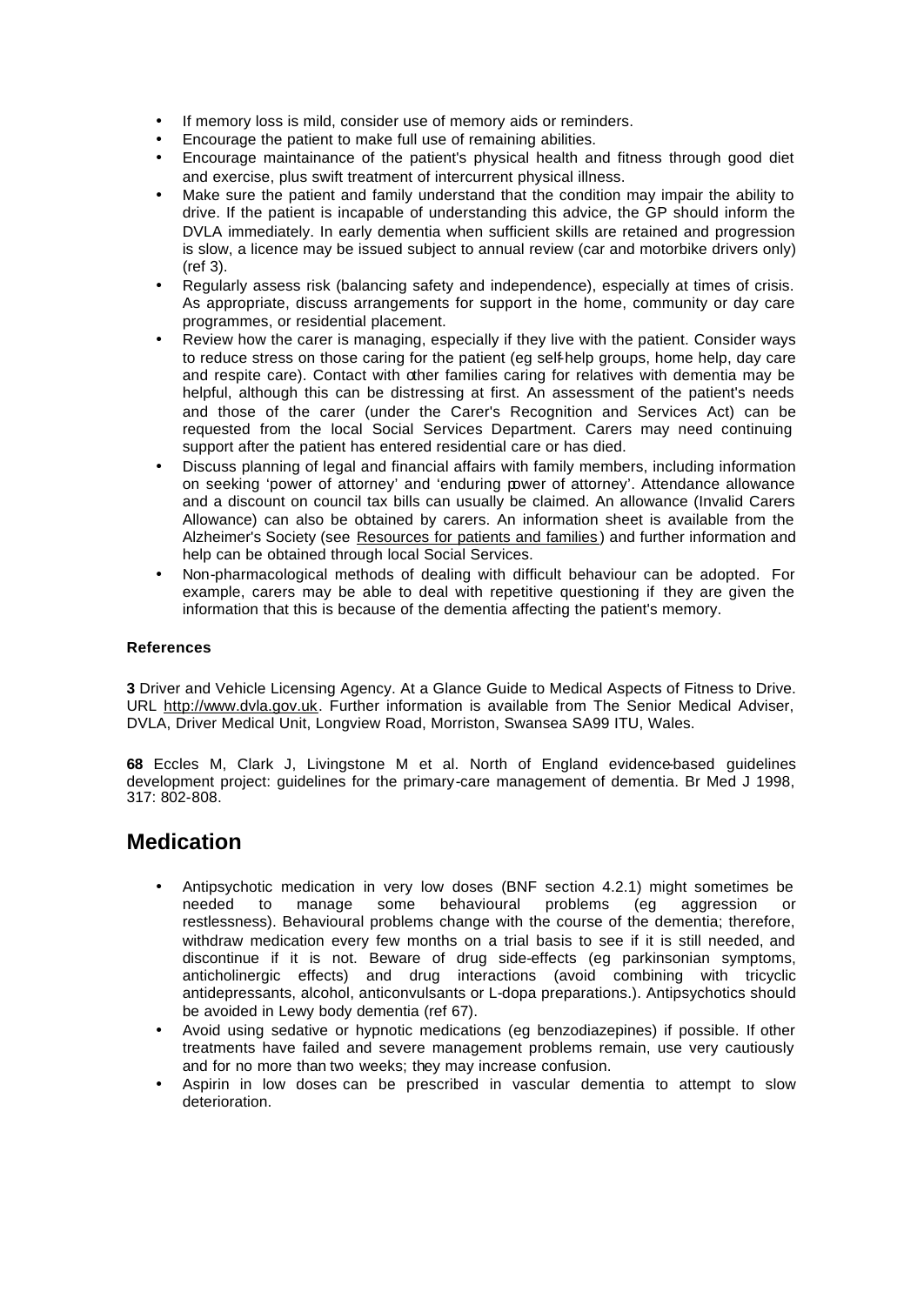- In Alzheimer's disease, consider referring to secondary care for assessment and initiation of anticholinesterase drugs, which may postpone the onset of more severe symptoms but do not affect the eventual outcome of the disease. NICE recommends that donepezil, rivastigmine and galantamine should be made available as part of the management of some people with mild-to-moderate Alzheimer's disease (ref 69). These drugs should be started by specialists and the patient assessed every six months by specialists or their GP following shared protocols.
- Memantine, which acts on the glutamate neuroreceptors, has been licensed in the UK for moderate to severe Alzheimer's disease, but the clinical evidence for its effectiveness is currently sparse (ref 70,71).

### **References**

**67** Ballard C, Grace J, McKeith I et al. Neuroleptic sensitivity in dementia with Lewy bodies and Alzheimer's disease. Lancet 1998, 351: 1032-1033. (CV) This is a case-register study. Other interventions should be explored before the use of neuroleptics in patients with dementia, particularly in those with dementia with Lewy bodies.

**69** National Institute for Clinical Excellence. Guidance on the Use of Donepezil, Rivastigmine and Galantamine for the Treatment of Alzheimer's Disease (Technology appraisal guidance 19). London: NICE, 2001. URL http://www.nice.org.uk. (AI)

**70** Areosa Sastre A, Sherriff F. Memantine for dementia (Cochrane Review). In: The Cochrane Library, Issue 1, 2003. Oxford: Update Software. (BI) Seven studies were analysed. Results are awaited from two large trials, but those to date suggest a small beneficial effect from 20 or 30 mg/day of memantine on cognitive function measured at 6 and 28 weeks and on global function in patients with mild to moderately severe Alzheimer's disease, vascular and mixed dementia. 259 References 05-WHO-(Refs)-resize-cpp 19/1/2004 2:33 pm Page 259

**71** Reisberg B, Doody R, Stoffler A et al. Memantine in moderate-to-severe Alzheimer's disease. N Engl J Med 2003, 348(14): 1333-1341. (BII) Memantine reduced clinical deterioration in moderate to severe Alzheimer's disease, a phase associated with distress for patients and burden on caregivers, for which other treatments are not available. It was not associated with a significant frequency of adverse events.

### **Referral**

- Refer early to a specialist for assessment and possible treatment with anticholinesterase treatment in the case of early Alzheimer's.
- Consider referral to Social Services for practical help: needs assessment, formal care planning, home help, day care and help with placement and benefits.
- Refer to a physician if complex medical co-morbidity or sudden worsening of dementia.
- Refer to psychiatric services if there are intractable behavioural problems, unusually complex family relationships or if depressive or psychotic episode occurs.

### **Resources for patients and families**

**Alzheimer's Society** 0845 300 0336 (helpline)

Email: helpline@alzheimers.org.uk; website: http://www.alzheimers.org.uk

Provides support to people with all forms of dementia -not just Alzheimer's - their family and friends, and supports research on education and training for primary care.